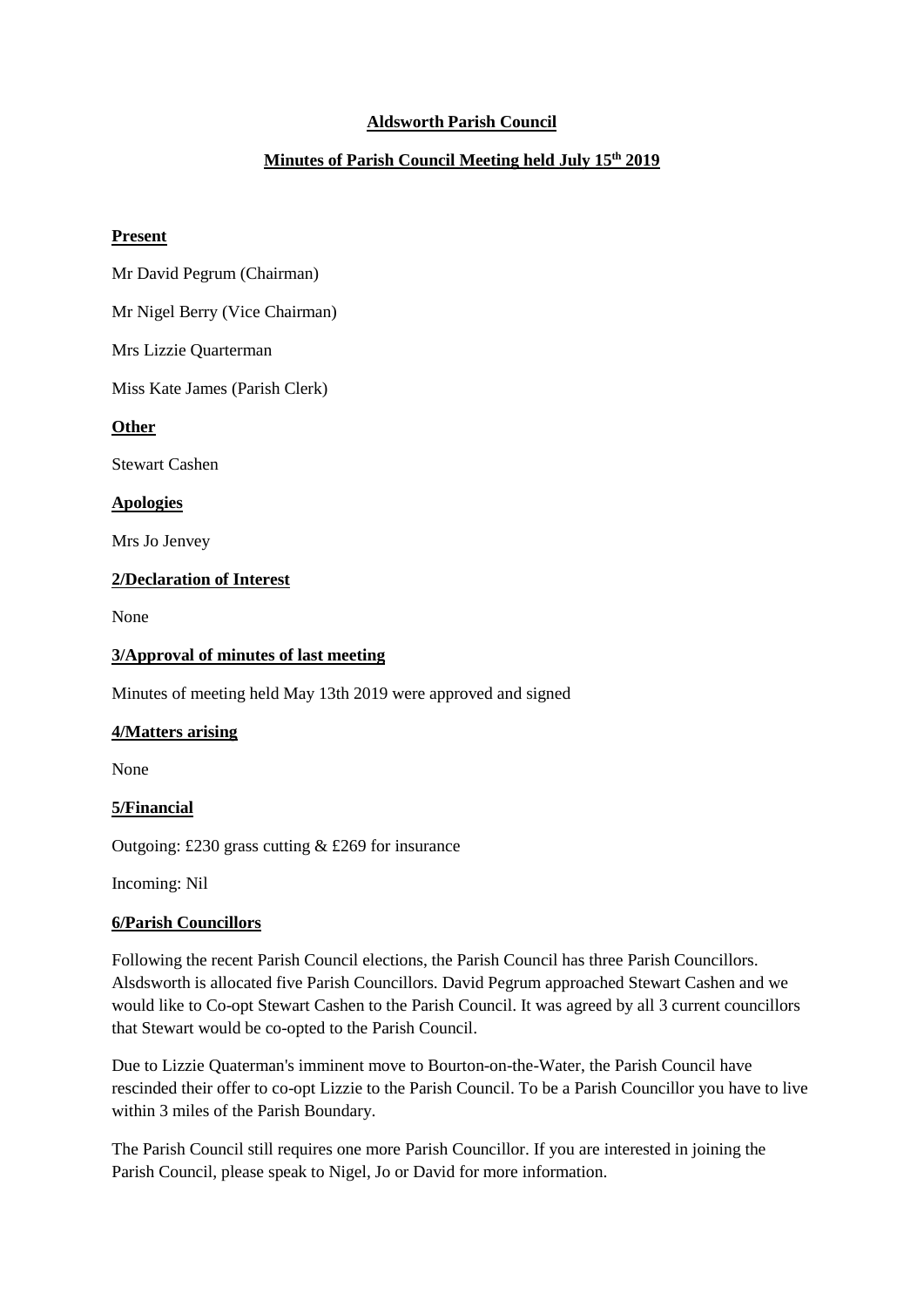## **7/ Planning**

**[Compliance with conditions 3 \(samples\), 4 \(details\) & 5 \(colour\) of permission](https://publicaccess.cotswold.gov.uk/online-applications/applicationDetails.do?keyVal=PTNQZPFIISJ00&activeTab=summary)  [18/03540/FUL and consent 18/03541/LBC -](https://publicaccess.cotswold.gov.uk/online-applications/applicationDetails.do?keyVal=PTNQZPFIISJ00&activeTab=summary) Single storey rear extension, [replacement of existing roof to existing rear extension, and demolition of section](https://publicaccess.cotswold.gov.uk/online-applications/applicationDetails.do?keyVal=PTNQZPFIISJ00&activeTab=summary)  [of wall](https://publicaccess.cotswold.gov.uk/online-applications/applicationDetails.do?keyVal=PTNQZPFIISJ00&activeTab=summary)**

Hawthorn House Aldsworth Cheltenham Gloucestershire GL54 3QP Ref. No: 19/02411/COMPLY

## **[Proposed side extension](https://publicaccess.cotswold.gov.uk/online-applications/applicationDetails.do?keyVal=PSB249FII4S00&activeTab=summary)**

Fairfield Aldsworth Cheltenham Gloucestershire GL54 3QU Ref. No: 19/02028/FUL

## **[Erection of a single storey side extension with associated works \(including part](https://publicaccess.cotswold.gov.uk/online-applications/applicationDetails.do?keyVal=PRHW6FFIHS300&activeTab=summary)  [removal of walls\)](https://publicaccess.cotswold.gov.uk/online-applications/applicationDetails.do?keyVal=PRHW6FFIHS300&activeTab=summary)**

Green Garden Cottage Cirencester Road Aldsworth CHELTENHAM Gloucestershire GL54 3QR Ref. No: 19/01814/LBC

# **[Internal alterations, refurbishment, replacement windows and additional roof](https://publicaccess.cotswold.gov.uk/online-applications/applicationDetails.do?keyVal=PQ3QOBFIH5R00&activeTab=summary)  [lights to the annexe of the main house](https://publicaccess.cotswold.gov.uk/online-applications/applicationDetails.do?keyVal=PQ3QOBFIH5R00&activeTab=summary)**

Aldstead Aldsworth Cheltenham Gloucestershire GL54 3QZ Ref. No: 19/01479/LBC

The Parish Council has no objection to these

#### **8/ Any other business**

#### **Over hanging trees and bushes.**

There are several areas within the village where trees or bushes are over hanging the property boundary onto the public highway.

This causes three issues:

- 1. Large vehicles tend to drive in the middle of the public highway to avoid the overhang
- 2. It reduces visibility at junctions, especially for lorries and agricultural vehicles
- 3. When the lorries start carting straw, which is imminent, the overhanging trees and bushes pull the straw off of the load and this makes the Village look messy.

Therefore the Parish Council requests that all residents check any trees or bushes which may be overhanging onto the public highway and cut them back.

Please see the following link for further clarification:

[https://www.clarkewillmott.com/blog/is-a-landowner-responsible-for-trees-overhanging-a-public](https://www.clarkewillmott.com/blog/is-a-landowner-responsible-for-trees-overhanging-a-public-highway/)[highway/](https://www.clarkewillmott.com/blog/is-a-landowner-responsible-for-trees-overhanging-a-public-highway/)

"The tree owner may be liable in negligence, nuisance (or both negligence and nuisance) if damage or injury is caused to a motorist or pedestrian by a tree encroaching onto the highway from private land."